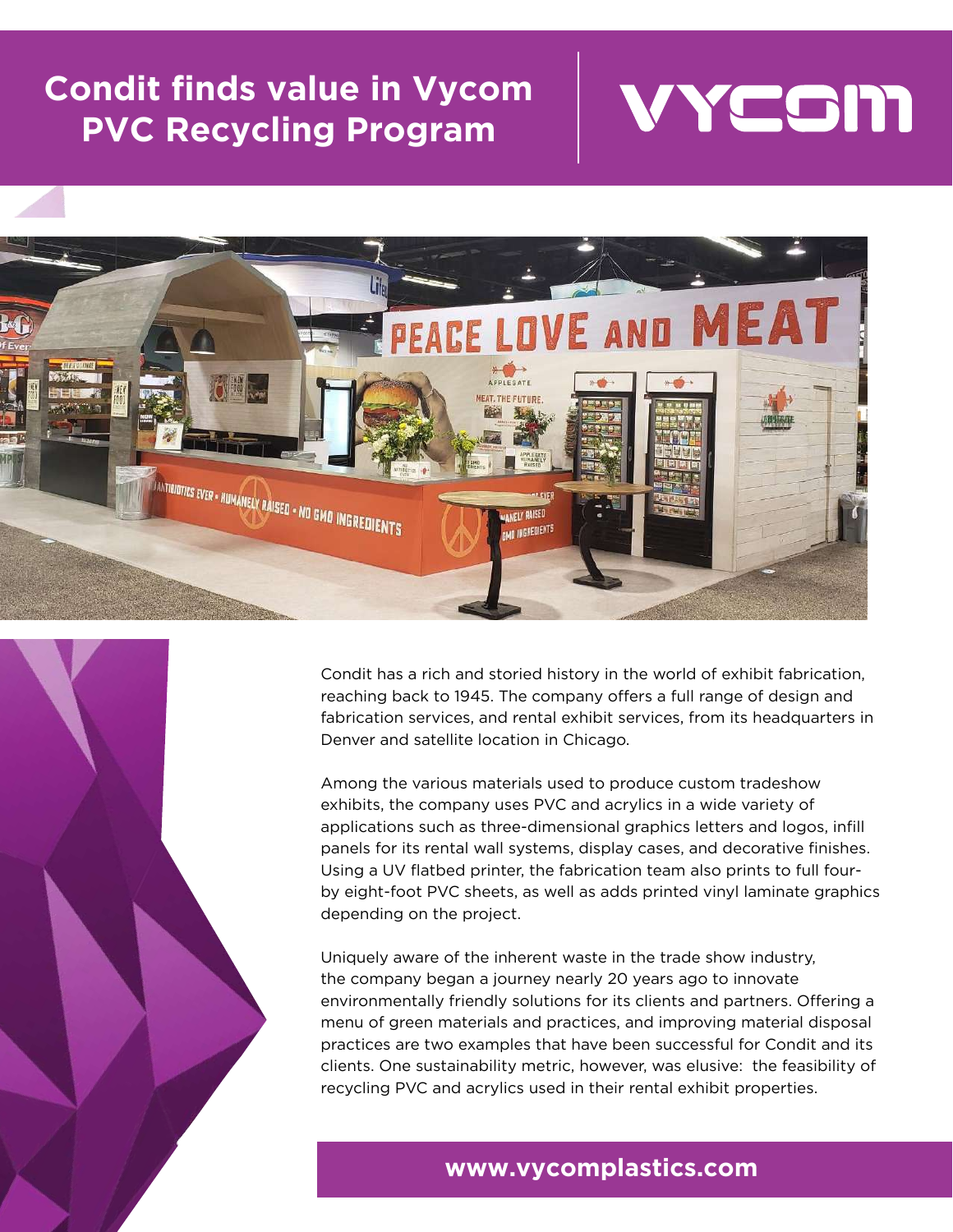## **Condit finds value in Vycom PVC Recycling Program**







A great deal of Condit's rental wall panel system and signage graphics utilize PVC or acrylic infills. They are either direct-UV printed and/or have Velcro and adhesive printed vinyl laminate applied, which makes them very difficult to recycle. "Once the rental property is returned, removing the Velcro is a labor-intensive operation that is cost-prohibitive for us and our customers," said Donnie MacDonald, Vice President of Operations. "Plasticbased panels with remaining Velcro strips or adhesives went straight to a landfill, as we really had no other option."

#### "Vycom's innovative process allows us to recycle all panels without peeling old graphics, Velcro, etc., before disposal."

*- Donnie MacDonald, Vice President of Operations*

MacDonald learned about Vycom's novel PVC Recycling Program while consulting with Mike Sherrod, Market Development Manager, Graphics and Sustainability. In this model, Vycom will take back and recycle printed and unprinted PVC sheets, as well as scraps and drops from finishing and fabricating. "The key part of the program is that Vycom accepts the PVC and acrylic sheets with Velcro, and takes care of removing it at their facilities," said MacDonald. "Vycom's innovative process allows us to recycle all panels without peeling old graphics, Velcro, etc., before disposal. In addition to greater recycling efficiency, this also allows for a larger percentage of acrylics and PVC to be recycled."